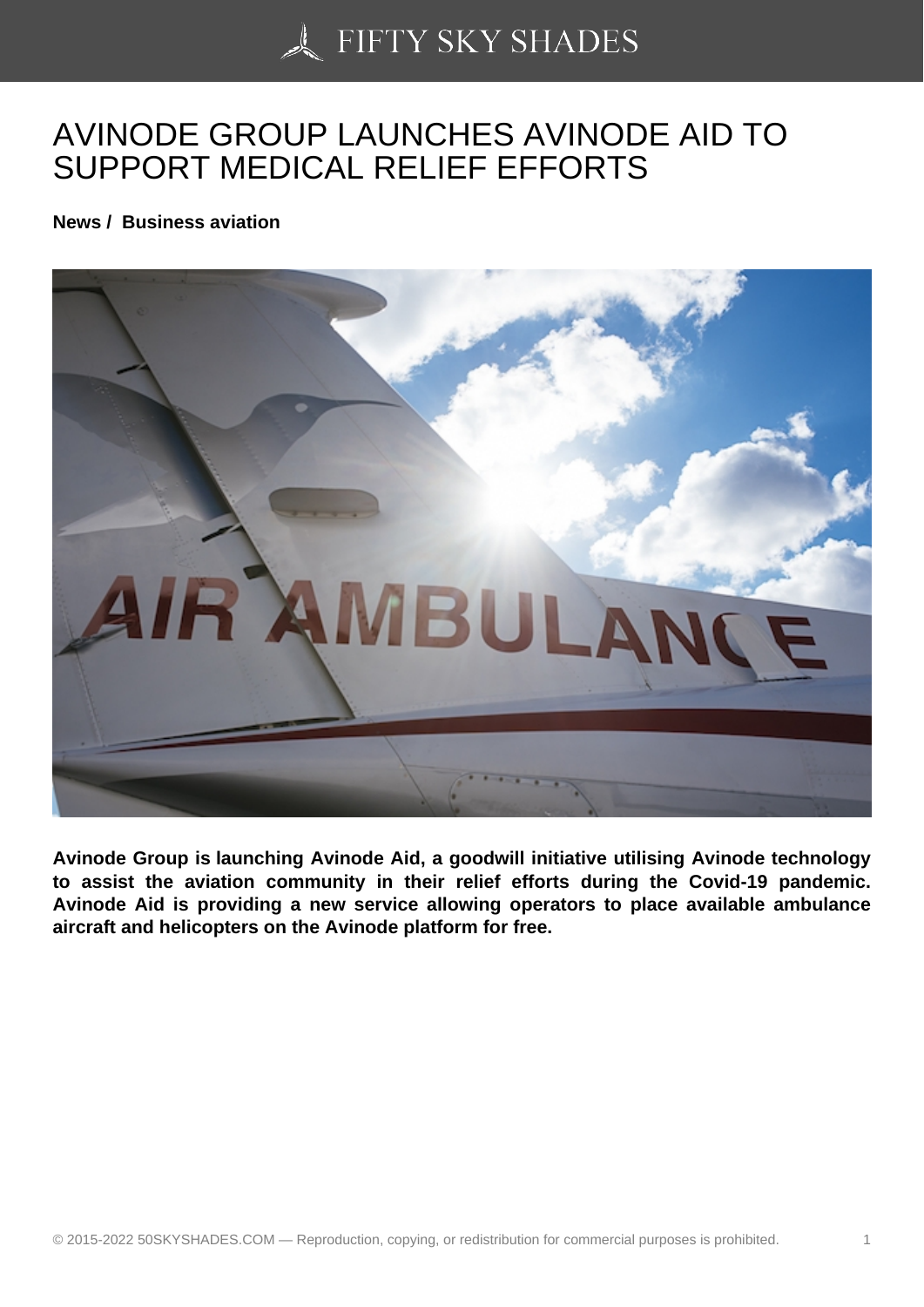

**Avinode Aid is accessible to all operators whether or not they are existing Avinode members. The initiative ensures ambulance-only aircraft are not open to passenger flight requests, so operators can respond to urgent medical transportation enquiries quickly and efficiently.**

**Brokers can easily find available fixed-wing air ambulances by filtering search results,**  whilst medical helicopters will be placed in a separate category in Avinode's helicopter **search. New ambulance aircraft placed on the platform will be further promoted through Avinode's email communications and social media, so brokers can quickly find the flight option they need to assist a client's relief efforts.**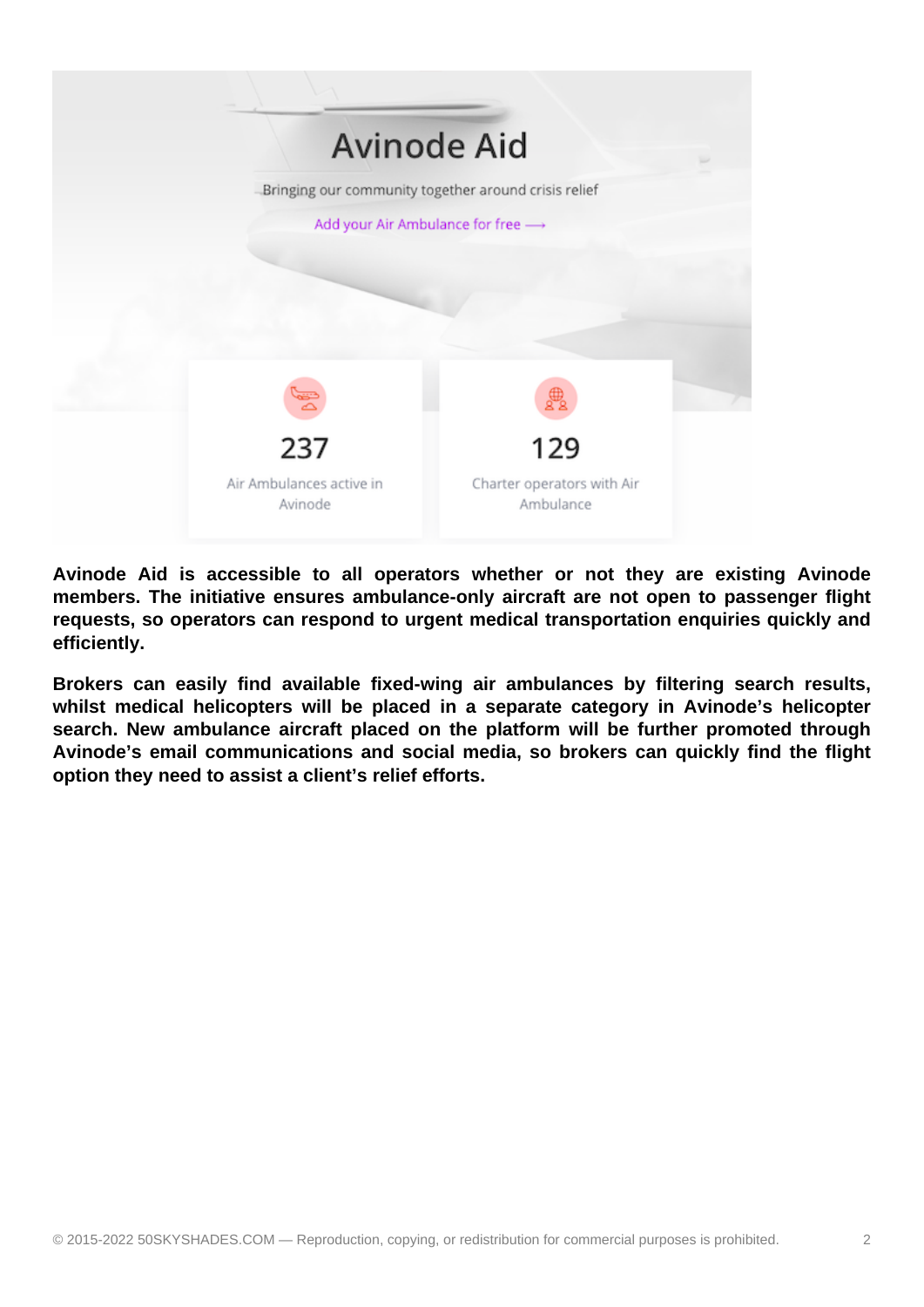Per Marthinsson, EVP, Avinode Group, says: "It is critical for the business air charter community to collaborate during this pandemic, to find ways to bring special mission aircraft to those in need. Technology is an enabler of this collaboration. We are hopeful that by providing Avinode Aid as a free service for operators, we will connect brokers with the ambulance aircraft their customers need for medical transportation and humanitarian relief."

Operators wishing to add their ambulance aircraft to Avinode can sign up at www.avinodegroup.com/avinode-aid. The free service will initially last until the end of 2020, when demand will be evaluated depending on the state of the pandemic.

Avinode Aid is one of a series of actions Avinode is taking to support its members, including [advising on travel restrictions impac](http://74n5c4m7.r.eu-west-1.awstrack.me/L0/http://www.avinodegroup.com/avinode-aid/1/010201719d37912c-ff3b878d-50af-4d93-978a-030ccf1a128e-000000/OsgGJP7vI0lGYI1xenX2pJHSaqE=158)ting charter; providing a platform for members to post advice; and sharing data on charter demand to help the market take appropriate action.